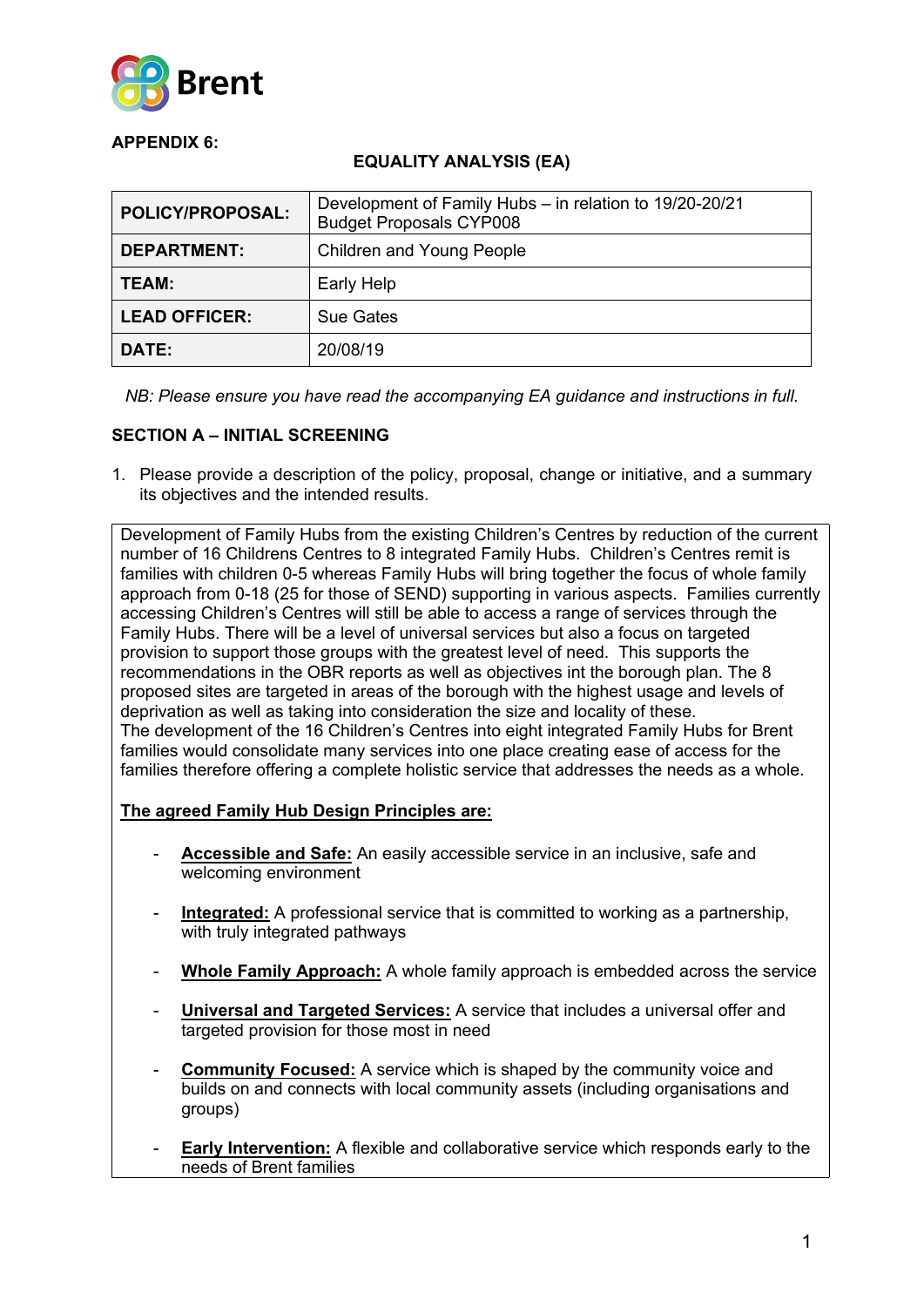

- **Outcome Focused:** A quality service which achieves improved and measurable outcomes for families
- 2. Who may be affected by this policy or proposal?

Famillies with children and young people 0-18, increasing to 25 years for those of SEND. A variety of services will be on offer across all the Family Hubs and families can access services that suit their needs across all 8 Family Hubs.

3. Is there relevance to equality and the council's public sector equality duty? Please explain why. If your answer is no, you must still provide an explanation.

Due to the proposed objectives of the Family Hubs as integrated centres supporting families with children and young people 0-18 (25 for SEND) we feel that the public sector equality duty will be fulfilled.

The Family Hubs will have a range of support and services a family will need that will include health, family support, parenting, family learning, information, advice and guidance to offer a whole family approach.

4. Please indicate with an "X" the potential impact of the policy or proposal on groups with each protected characteristic. Carefully consider if the proposal will impact on people in different ways as a result of their characteristics.

| <b>Characteristic</b>  | <b>IMPACT</b>   |                     |                 |
|------------------------|-----------------|---------------------|-----------------|
|                        | <b>Positive</b> | <b>Neutral/None</b> | <b>Negative</b> |
| Age                    |                 |                     | X               |
| <b>Sex</b>             |                 | X                   |                 |
| Race                   |                 | X                   |                 |
| <b>Disability</b>      |                 |                     | X               |
| Sexual orientation     |                 | X                   |                 |
| Gender reassignment    |                 | X                   |                 |
| Religion or belief     |                 | X                   |                 |
| Pregnancy or maternity | X               |                     |                 |
| Marriage               |                 | X                   |                 |

5. Please complete **each row** of the checklist with an "X".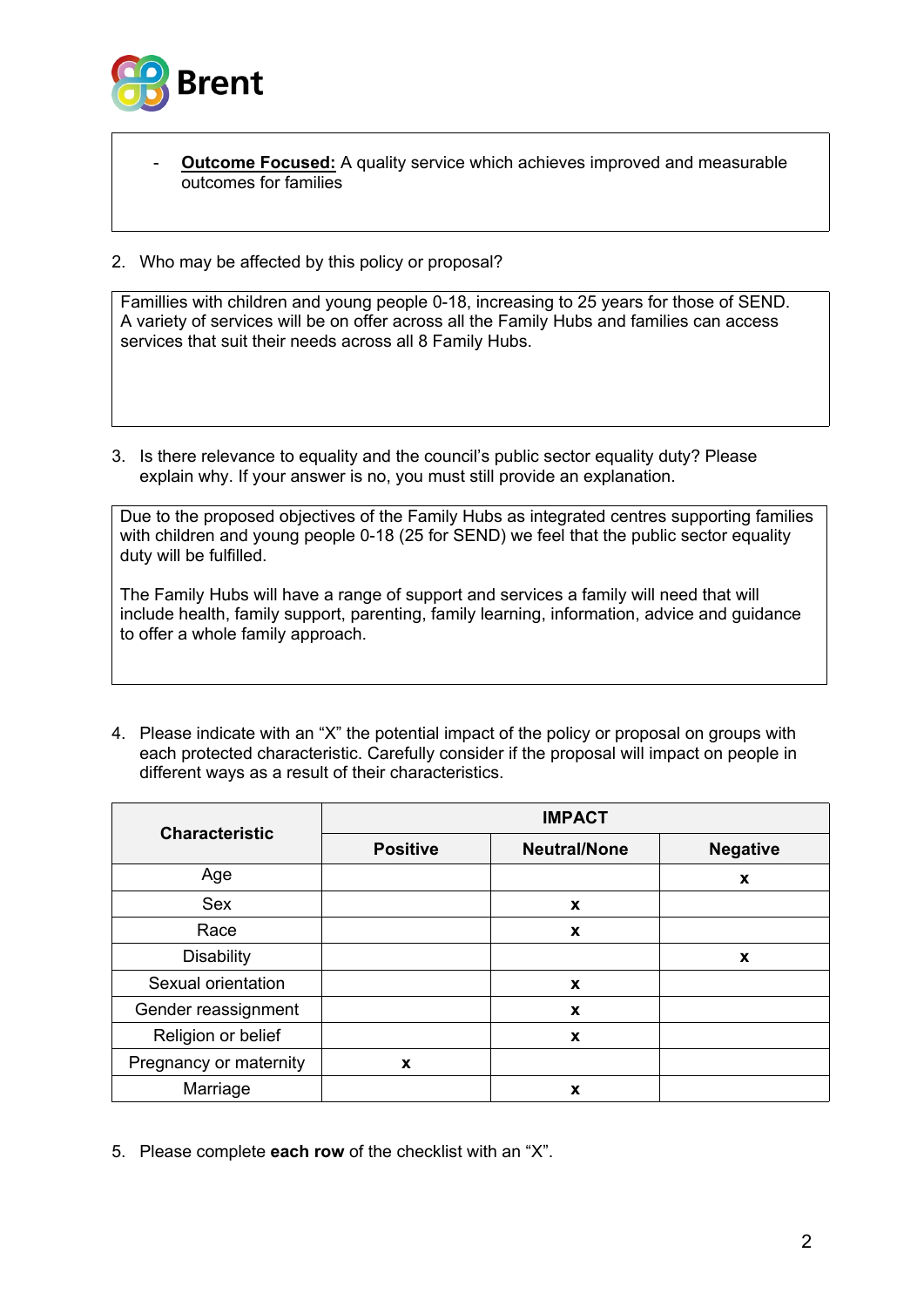

| <b>SCREENING CHECKLIST</b>                                                                                    |            |           |
|---------------------------------------------------------------------------------------------------------------|------------|-----------|
|                                                                                                               | <b>YES</b> | <b>NO</b> |
| Have you established that the policy or proposal is relevant to the<br>council's public sector equality duty? | X          |           |
| Does the policy or proposal relate to an area with known<br>inequalities?                                     |            | X         |
| Would the policy or proposal change or remove services used by<br>vulnerable groups of people?                | X          | x         |
| Has the potential for negative or positive equality impacts been<br>identified with this policy or proposal?  | X          |           |

**If you have answered YES to ANY of the above, then proceed to section B. If you have answered NO to ALL of the above, then proceed straight to section D.**

### **SECTION B – IMPACTS ANALYSIS**

1. Outline what information and evidence have you gathered and considered for this analysis. If there is little, then explain your judgements in detail and your plans to validate them with evidence. If you have monitoring information available, include it here.

Following a wide range of community research and engagement with local residents and stakeholders throughout 2017-2018, Outcome Based Reviews (OBRs) recommended more hub-based service delivery that enables holistic support in addressing the needs of the whole family.

This approach of integrating services to offer a hub approach has already been successfully tested through the Brent Hubs model which, at the Harlesden Community Hub, has been developing and coordinating a range of Brent and partner organisation services to respond to local needs since early 2017

Key pieces of work completed by the Family Hubs task and finish group include developing and agreeing Design Principles to underpin development of the model, which have been approved by the Working with Families Strategic board, reporting to the Children's Trust. The change team has also carried out a range of different different engagement activities across the borough and also supported with prototyping of the services to be delivered at one of the centres.

Statutory Children's Centre consultation took place from 26 June 2019 – 3 August 2019 where current users of the children's centres which are being redeveloped into the Family Hubs had a chance to share their views on what is important to them. A total of 545 surveys were completed. Various focus groups were also delivered during the consultation period in the Children's Centres where multi-diciplinary staff, stakeholders, partners, and parents were engaged. The draft consultation report will be available from 30 August.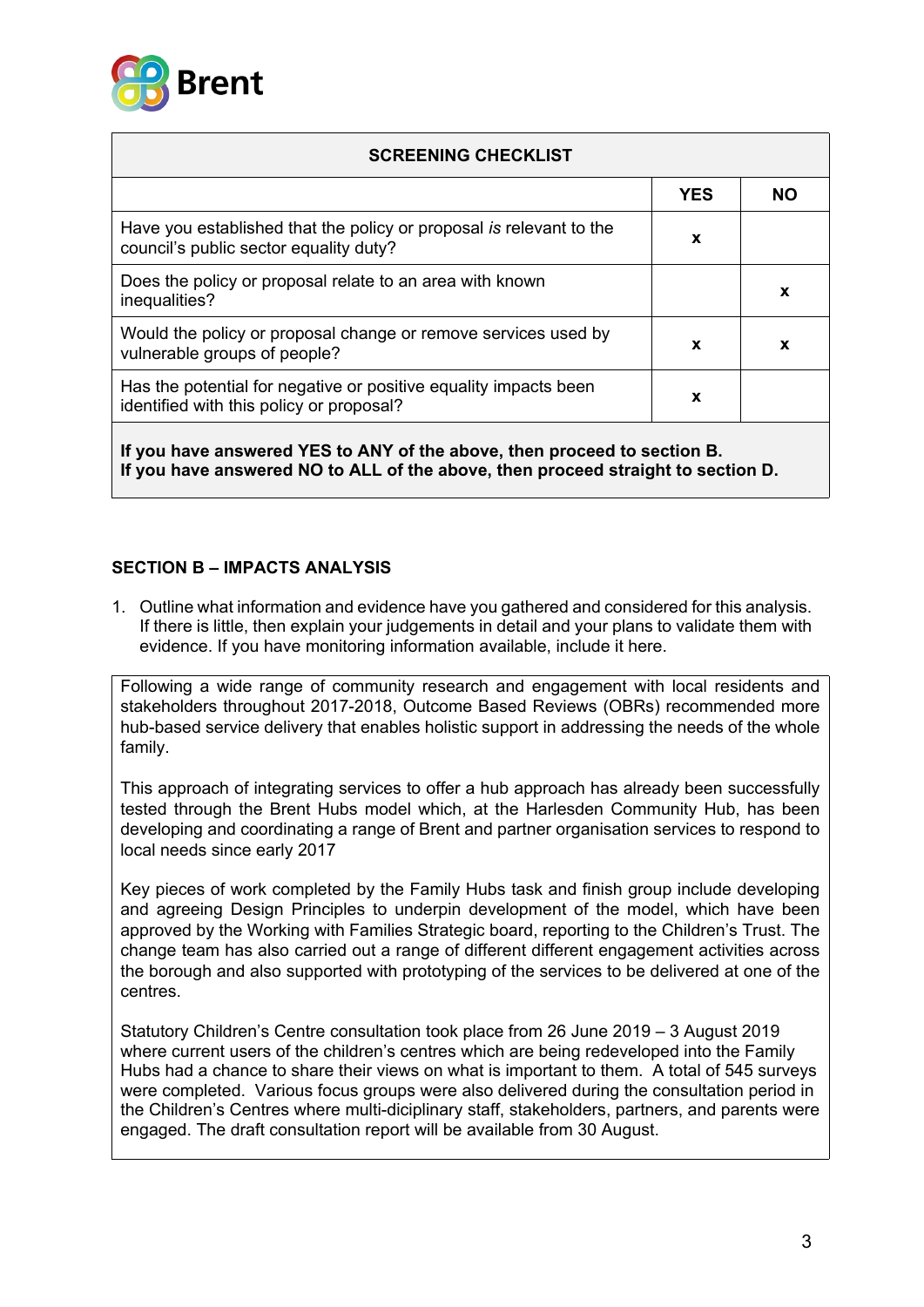

Two public consultation meetings were also delivered to welcome views from the general public, we had a total of six in attendance to these meetings. Feedback from these meetings:

What services do you see as most helpful for you, your family or your community?

- "Balance between targeted and universal sometimes universal are enough to intervene / prevent targeted needs".
- "Knowing each community and the specific needs".
- "Try and keep communities together it's free!".

How can we ensure hubs are community focussed and make appropriate links with other services?

- "Opportunities for parents and services to get to know each other early years settings – SEND, 0-25 years, home learning in early years, transitions 0-25"
- "Targeting support sharing data across (protocols)"
- "Parent champions 0-25"
- "For non-targeted youths (majority), youth clubs with facilities, from 11 years onwards".

How can we show our family hubs are user friendly for all age groups?

- "Young people are consulted"
- "Young mentors/volunteers (NS recruits / Duke of Edinburgh award)"
- "More male role models required"
- 2. For each "protected characteristic" provide details of all the potential or known impacts identified, both positive and negative, and explain how you have reached these conclusions based on the information and evidence listed above. Where appropriate state "not applicable".

| <b>AGE</b>                              |                                                                                                                                                                                                                                                                                                                                                                                                                                                                                                                                                                                                                           |  |
|-----------------------------------------|---------------------------------------------------------------------------------------------------------------------------------------------------------------------------------------------------------------------------------------------------------------------------------------------------------------------------------------------------------------------------------------------------------------------------------------------------------------------------------------------------------------------------------------------------------------------------------------------------------------------------|--|
| <b>Details of impacts</b><br>identified | Due to the target age group of the Family Hubs, 0-18 (25 for SEND)<br>will mean that they will not be accessible for the older residents.<br>However this risk is mitigated due to the range of services available to<br>the community. The recently opened Community Hubs will also<br>support to mitigate this risk as these are designed to be accessible to<br>all. We will collect data on our users to ensure that we understand<br>who use the Family Hubs and how we can ensure that those<br>protected characterisitics are not discriminated against and that our<br>services also meet the needs of the users. |  |
|                                         | <b>DISABILITY</b>                                                                                                                                                                                                                                                                                                                                                                                                                                                                                                                                                                                                         |  |
| <b>Details of impacts</b><br>identified | All the proposed sites will be fully accessible for all and we have<br>developed transport link maps for individual sites that can be made<br>accessible to the users of the Family Hubs. This risk will be further<br>mitigated by having outreach / family support workers who can<br>support with accessing the sites should there be the need, as well as<br>carrying out home visits. We will collect data on our users to ensure<br>that we understand who use the Family Hubs and how we can ensure                                                                                                                |  |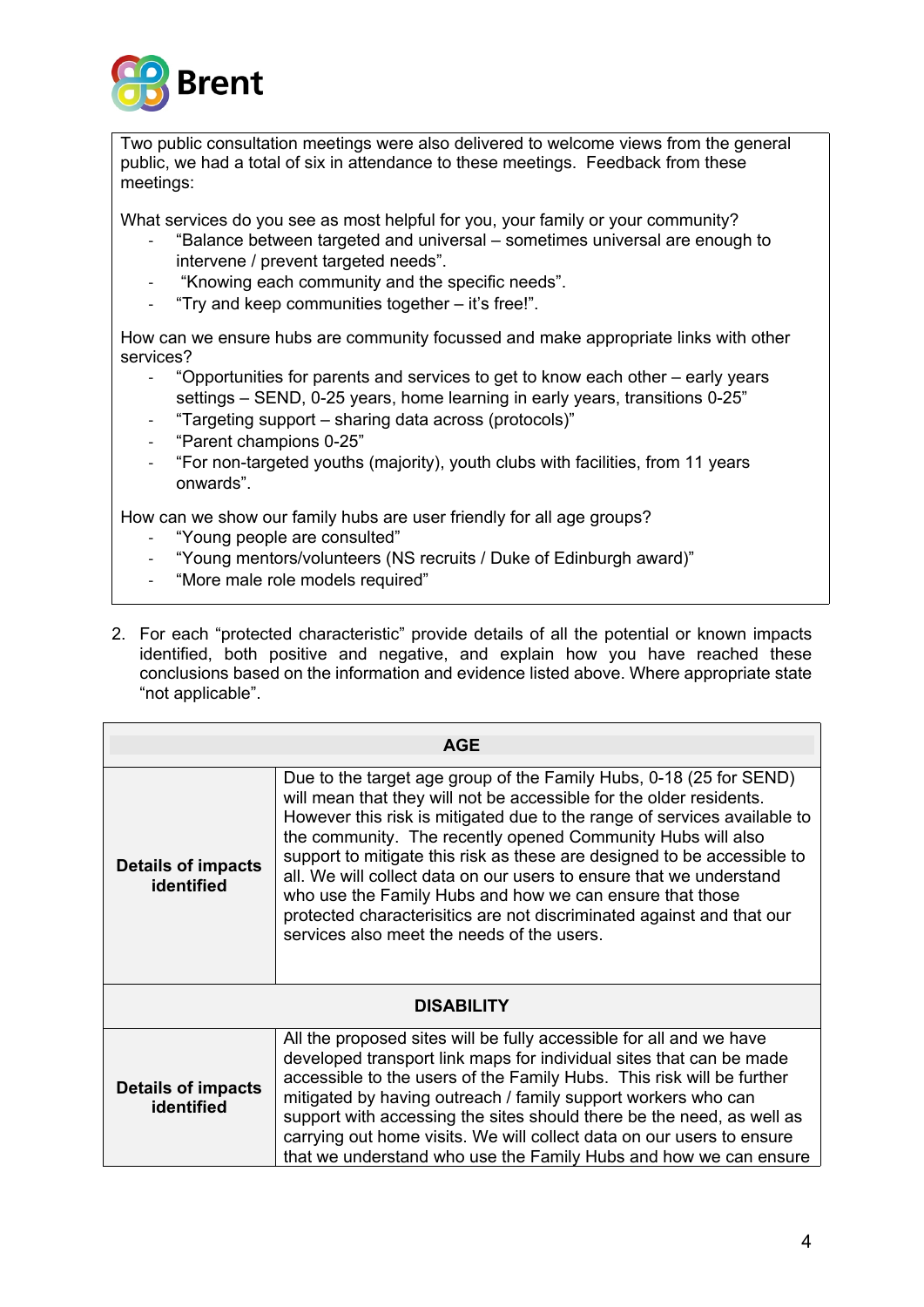

|                                                                                                                                                                                                                                                                                              | that those protected characterisitics are not discriminated against and<br>that our services also meet the needs of the users.                                                                                                                                                                                                                                                                                                                                                                                                                                                                                                              |  |
|----------------------------------------------------------------------------------------------------------------------------------------------------------------------------------------------------------------------------------------------------------------------------------------------|---------------------------------------------------------------------------------------------------------------------------------------------------------------------------------------------------------------------------------------------------------------------------------------------------------------------------------------------------------------------------------------------------------------------------------------------------------------------------------------------------------------------------------------------------------------------------------------------------------------------------------------------|--|
|                                                                                                                                                                                                                                                                                              |                                                                                                                                                                                                                                                                                                                                                                                                                                                                                                                                                                                                                                             |  |
|                                                                                                                                                                                                                                                                                              | <b>RACE</b>                                                                                                                                                                                                                                                                                                                                                                                                                                                                                                                                                                                                                                 |  |
| <b>Details of impacts</b><br>identified                                                                                                                                                                                                                                                      | We know that Brent is a diverse borough with many races and<br>languages spoken, our workforce will also reflect this. We will utilise<br>the skills of the staff within the hubs to support with translation where<br>there is a need. We will also hope to use parents as champions /<br>volunteers who can be teamed up with families who may speak little<br>English or are isolated. We will collect data on our users to ensure<br>that we understand who use the Family Hubs and how we can ensure<br>that those protected characterisitics are not discriminated against and<br>that our services also meet the needs of the users. |  |
|                                                                                                                                                                                                                                                                                              | <b>SEX</b>                                                                                                                                                                                                                                                                                                                                                                                                                                                                                                                                                                                                                                  |  |
| We will collect data on our users to ensure that we understand who<br>use the Family Hubs and how we can ensure that those protected<br><b>Details of impacts</b><br>characterisitics are not discriminated against and that our services<br>identified<br>also meet the needs of the users. |                                                                                                                                                                                                                                                                                                                                                                                                                                                                                                                                                                                                                                             |  |
|                                                                                                                                                                                                                                                                                              | <b>SEXUAL ORIENTATION</b>                                                                                                                                                                                                                                                                                                                                                                                                                                                                                                                                                                                                                   |  |
| <b>Details of impacts</b><br>identified                                                                                                                                                                                                                                                      | Not Applicable                                                                                                                                                                                                                                                                                                                                                                                                                                                                                                                                                                                                                              |  |
| <b>PREGANCY AND MATERNITY</b>                                                                                                                                                                                                                                                                |                                                                                                                                                                                                                                                                                                                                                                                                                                                                                                                                                                                                                                             |  |
| <b>Details of impacts</b><br>identified                                                                                                                                                                                                                                                      | Not Applicable                                                                                                                                                                                                                                                                                                                                                                                                                                                                                                                                                                                                                              |  |
| <b>RELIGION OR BELIEF</b>                                                                                                                                                                                                                                                                    |                                                                                                                                                                                                                                                                                                                                                                                                                                                                                                                                                                                                                                             |  |
| <b>Details of impacts</b><br>identified                                                                                                                                                                                                                                                      | Not Applicable                                                                                                                                                                                                                                                                                                                                                                                                                                                                                                                                                                                                                              |  |
| <b>GENDER REASSIGNMENT</b>                                                                                                                                                                                                                                                                   |                                                                                                                                                                                                                                                                                                                                                                                                                                                                                                                                                                                                                                             |  |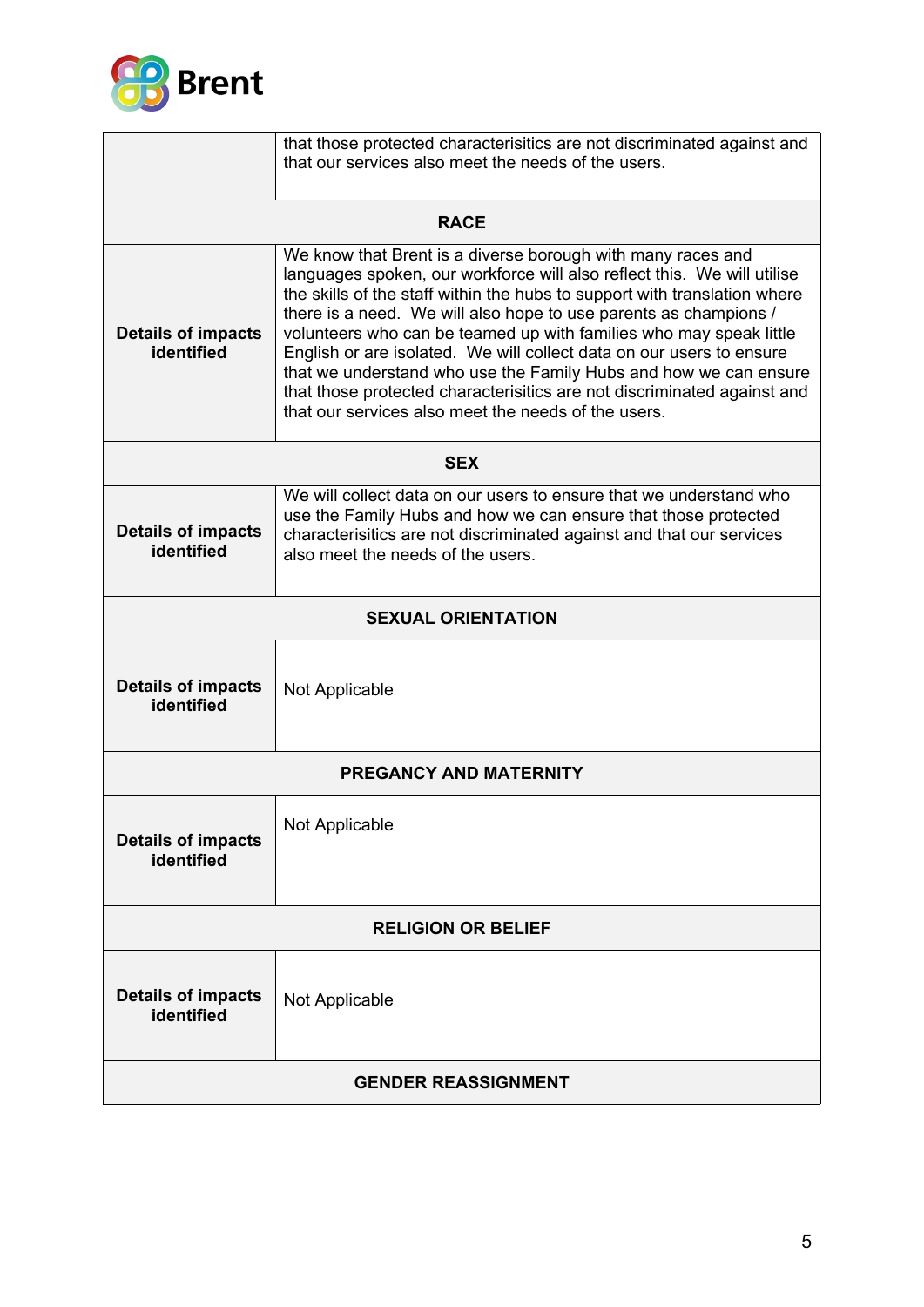

| <b>Details of impacts</b><br>identified | Not Applicable |  |
|-----------------------------------------|----------------|--|
| <b>MARRIAGE &amp; CIVIL PARTNERSHIP</b> |                |  |
| <b>Details of impacts</b><br>identified | Not Applicable |  |

3. Could any of the impacts you have identified be unlawful under the Equality Act 2010?

No as Family Hubs will be intended to have a 'whole family approach' allowing children and young people from 0-18 to access services from a hub, this is further extended to 25 if they have any SEND needs. The hubs will consist of targeted intervention and also some universal services that will be open to all. Services will be carefully co-ordinated across the Family Hubs and the intention is to develop these as part of an integrated service with the Public Health 0-19 years' service. The 0-19 service is a universal service with the delivery of the Healthy Child Programme at its heart. Following the transfer of responsibility for commissioning of children's public health services to the local authority under the Health and Social Care Act 2012, the service has been redesigned and re-commissioned. Accessibility has been considered with the sites as well as level of need. The transport link maps will support families to access the Family Hubs with ease.

4. Were the participants in any engagement initiatives representative of the people who will be affected by your proposal and is further engagement required?

Statutory Children's Centre consultation took place from 26 June 2019 – 3 August 2019 where current users of the children's centres which are being redeveloped into the Family Hubs had a chance to share their views on what is important to them. A total of 545 surveys were completed. Various focus groups were also delivered during the consultation period in the Children's Centres where multi-diciplinary staff, stakeholders, partners, and parents were engaged. The draft consultation report will be available from 30 August. Two public consultation meetings were also delivered to welcome views from the general public, we had a total of six in attendance to these meetings. (Comments as in 1b)

The change team has also carried out a range of different different engagement activities across the borough and also supported with prototyping of the services that were delivered at one of the centres.

5. Please detail any areas identified as requiring further data or detailed analysis.

Continuous review – take up data within the Family Hub – is this reflective of the families within the area and the targets that are yet to be identified for the Hubs.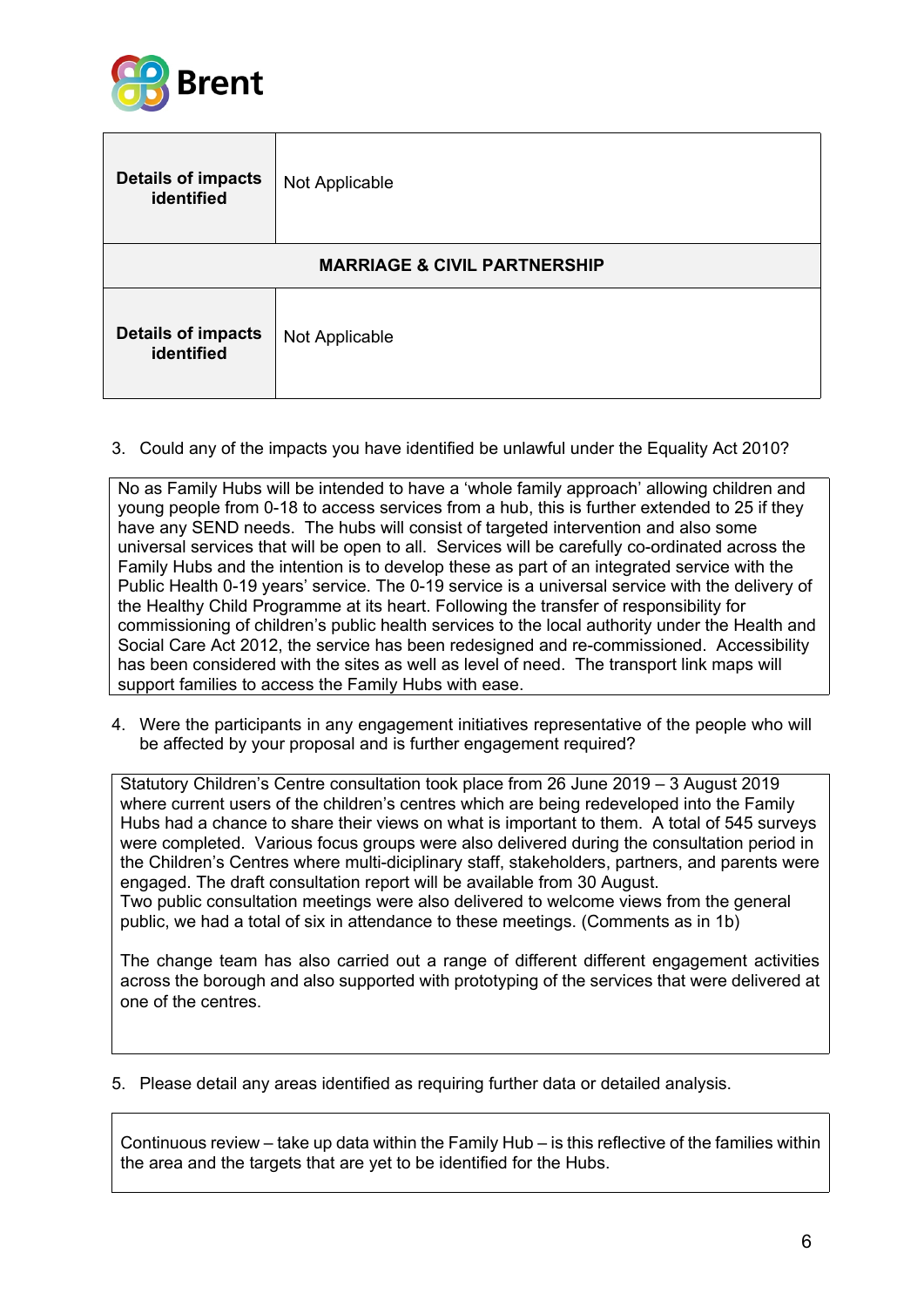

6. If, following your action plan, negative impacts will or may remain, please explain how these can be justified?

By ensuring that we develop an integrated service and specification that meets the needs of the whole family, negative impacts will be mitigated. However in order to ensure that we continue to have negative impact, Brent will need to ensure continuous review and develop an effective performance management / governance model. We must understand the importance of user feedback and also being reactive to the community needs whilst supporting to meet the borough plans.

7. Outline how you will monitor the actual, ongoing impact of the policy or proposal?

Regular reviews - perfomance management cycle for the Family Hubs, (yet to be agreed) involves scrutiny on data against set targets which are also yet to be agreed, contract management with commissioned providers and clear quality improvement strategies to be in place. Reviews are likely to take place on a quarterly basis. Suitable governance framework will need to be developed and in place prior to start of delivery.

#### **SECTION C - CONCLUSIONS**

Based on the analysis above, please detail your overall conclusions. State if any mitigating actions are required to alleviate negative impacts, what these are and what the desired outcomes will be. If positive equality impacts have been identified, consider what actions you can take to enhance them. If you have decided to justify and continue with the policy despite negative equality impacts, provide your justification. If you are to stop the policy, explain why.

Designing a Family Hub model for Brent presents many new opportunities. These include identifying families with multiple needs as early as possible, no matter what service they first come into contact with. The aim is to make sure that any contact with a practitioner will lead to the right intervention at the right time, with greater accountability across all agencies for identifying need earlier. This offers the best route to families understanding and making changes that improve their coping skills and life chances. The Family Hub model provides opportunities to bring together or link more closely with services including (but not limited to) those in the following list. Some will be provided by key commissioned partners or by Early Help and some will be arranged and coordinated by the commissioned service:

| 0-5 years                                                                                                                                                                          |                                                                                                                                                                                                              |                                                                                                                                           |  |
|------------------------------------------------------------------------------------------------------------------------------------------------------------------------------------|--------------------------------------------------------------------------------------------------------------------------------------------------------------------------------------------------------------|-------------------------------------------------------------------------------------------------------------------------------------------|--|
| <b>Midwifery services</b><br>Antenatal classes / clinics<br>Postnatal clinics<br>Dads antenatal<br>Bumps and babies                                                                | <b>Health visiting services</b><br>Well baby weighing clinic<br><b>Breastfeeding support</b><br>Development reviews<br>Preparation for birth and<br>parenthood<br>Introducing solids<br>Immunisation clinics | <b>Parenting support</b><br>Parenting programmes;<br>Triple P, Strengthening<br><b>Families Strengthening</b><br>Communities,<br>Solihull |  |
| <b>Family support</b><br>1-2-1 Family support<br>Family support drop ins<br><b>DVIP Support</b><br><b>Early Education</b><br><b>NEG Eligibility surgery</b><br><b>CFIS Surgery</b> | <b>Transitions</b><br><b>Primary School application</b><br>surgery<br><b>Transition to Primary School</b>                                                                                                    | <b>Family Health</b><br>Oral health<br><b>SALT</b> services<br>Perinatal clinic                                                           |  |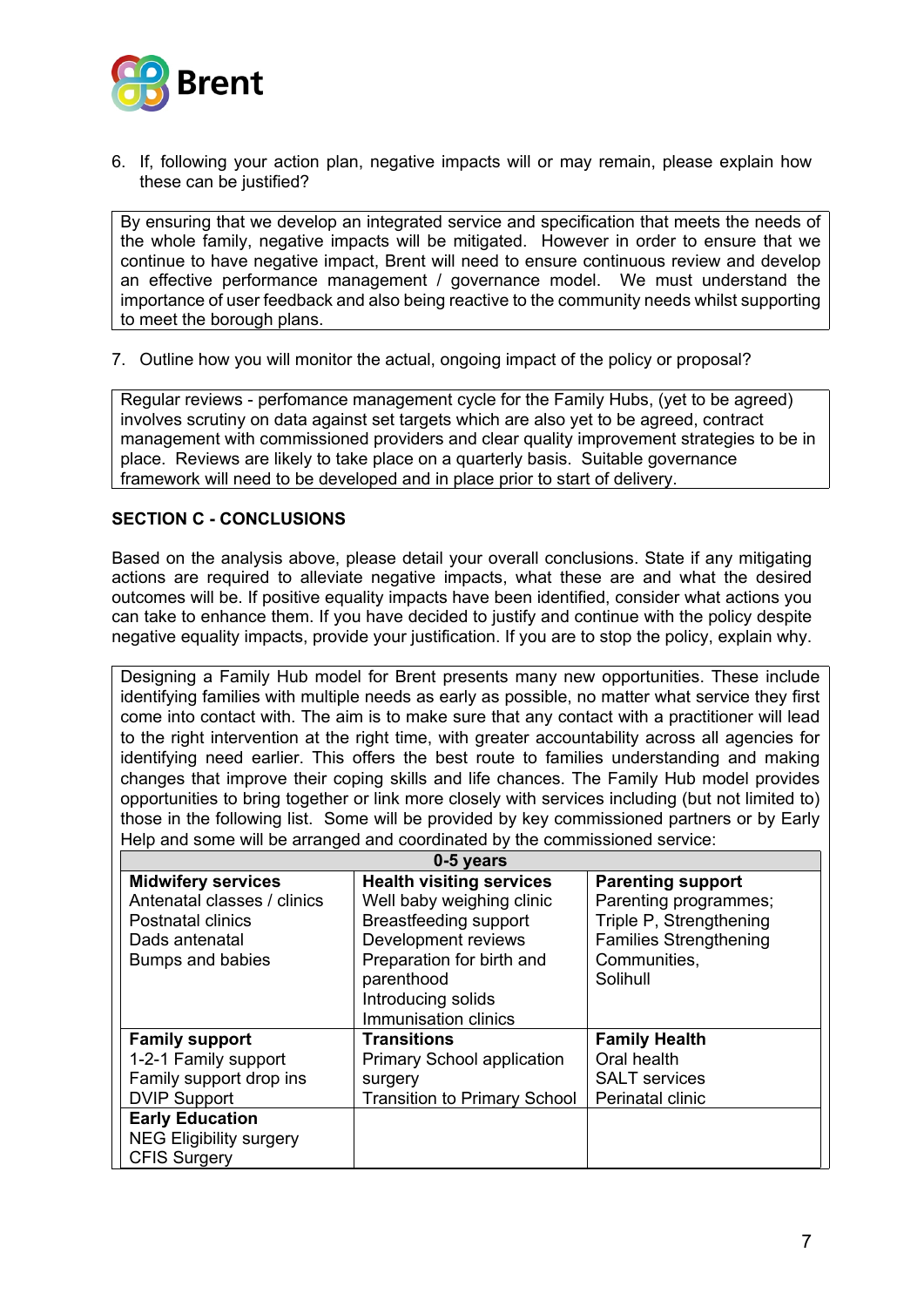

| Target sessions for low                                                                                                                                                                                          |                                                                                                                                                                                        |                                                                                                                                                  |  |
|------------------------------------------------------------------------------------------------------------------------------------------------------------------------------------------------------------------|----------------------------------------------------------------------------------------------------------------------------------------------------------------------------------------|--------------------------------------------------------------------------------------------------------------------------------------------------|--|
| attainment groups (Boys of                                                                                                                                                                                       |                                                                                                                                                                                        |                                                                                                                                                  |  |
| <b>Black Caribbean Heritage)</b>                                                                                                                                                                                 |                                                                                                                                                                                        |                                                                                                                                                  |  |
| 5-11 years                                                                                                                                                                                                       |                                                                                                                                                                                        |                                                                                                                                                  |  |
| <b>Family Support</b><br>1-2-1 Family support<br>Family support drop ins<br><b>DVIP Support</b>                                                                                                                  | <b>Transitions</b><br>Secondary School<br>applications surgery<br><b>Transition to Secondary</b><br>School                                                                             | Out of school services<br>Homework club<br>Family nights<br>Family cooking<br>Holiday activities                                                 |  |
|                                                                                                                                                                                                                  |                                                                                                                                                                                        | <b>Trips</b>                                                                                                                                     |  |
|                                                                                                                                                                                                                  | <b>12-18 years</b>                                                                                                                                                                     |                                                                                                                                                  |  |
| <b>YOS Services</b><br>Parenting programmes<br>Youth outreach programme<br>(addressing issues such as<br>gangs, knife crime, county<br>lines)<br>Mentoring programme<br>Holiday programmes                       | <b>Family Support</b><br>1-2-1 Family support<br>Family support drop ins<br><b>DVIP Support</b>                                                                                        |                                                                                                                                                  |  |
|                                                                                                                                                                                                                  | <b>SEND</b>                                                                                                                                                                            |                                                                                                                                                  |  |
| <b>Family support</b><br>1-2-1 Family support<br>SEND Parent support drop<br>in                                                                                                                                  | <b>Stay &amp; Play</b><br>Portage Stay & Play<br><b>SEN Stay &amp; Play</b>                                                                                                            | <b>Specialist services</b><br><b>BOAT (Brent Outreach</b><br>Autism Team)<br><b>BUSS Group (Brent Under</b><br><b>Fives Sensory Support)</b>     |  |
| <b>Parenting Programmes</b><br><b>Stepping Stones</b><br>Cygnet                                                                                                                                                  |                                                                                                                                                                                        |                                                                                                                                                  |  |
|                                                                                                                                                                                                                  | <b>General</b>                                                                                                                                                                         |                                                                                                                                                  |  |
| <b>Information Advice and</b><br><b>Guidance</b><br><b>JCP</b><br>CAB<br>Benefits surgery<br><b>NEG Eligibility surgery</b><br><b>Employment surgery</b><br>Housing advice<br>Family law clinic<br>Made of Money | <b>Family and Community</b><br>learning<br><b>Brent Start adult education</b><br>English conversation<br><b>ESOL</b><br><b>Functional skills</b><br>Family learning / Home<br>learning | Parent partnership /<br><b>Stakeholder engagement</b><br>Coffee mornings<br>Volunteer programme /<br>parent champions<br>You say we did sessions |  |
| <b>Family Health</b><br>Healthy living programme /<br>Weight management<br>DOR therapy<br><b>Mental Health Support</b><br>Oral health<br>Sexual health<br><b>Smoking Cessation</b>                               | Dad's programme<br>Dad's stay & play<br><b>Engagement activities</b><br><b>Trips</b>                                                                                                   |                                                                                                                                                  |  |

**SECTION D – RESULT**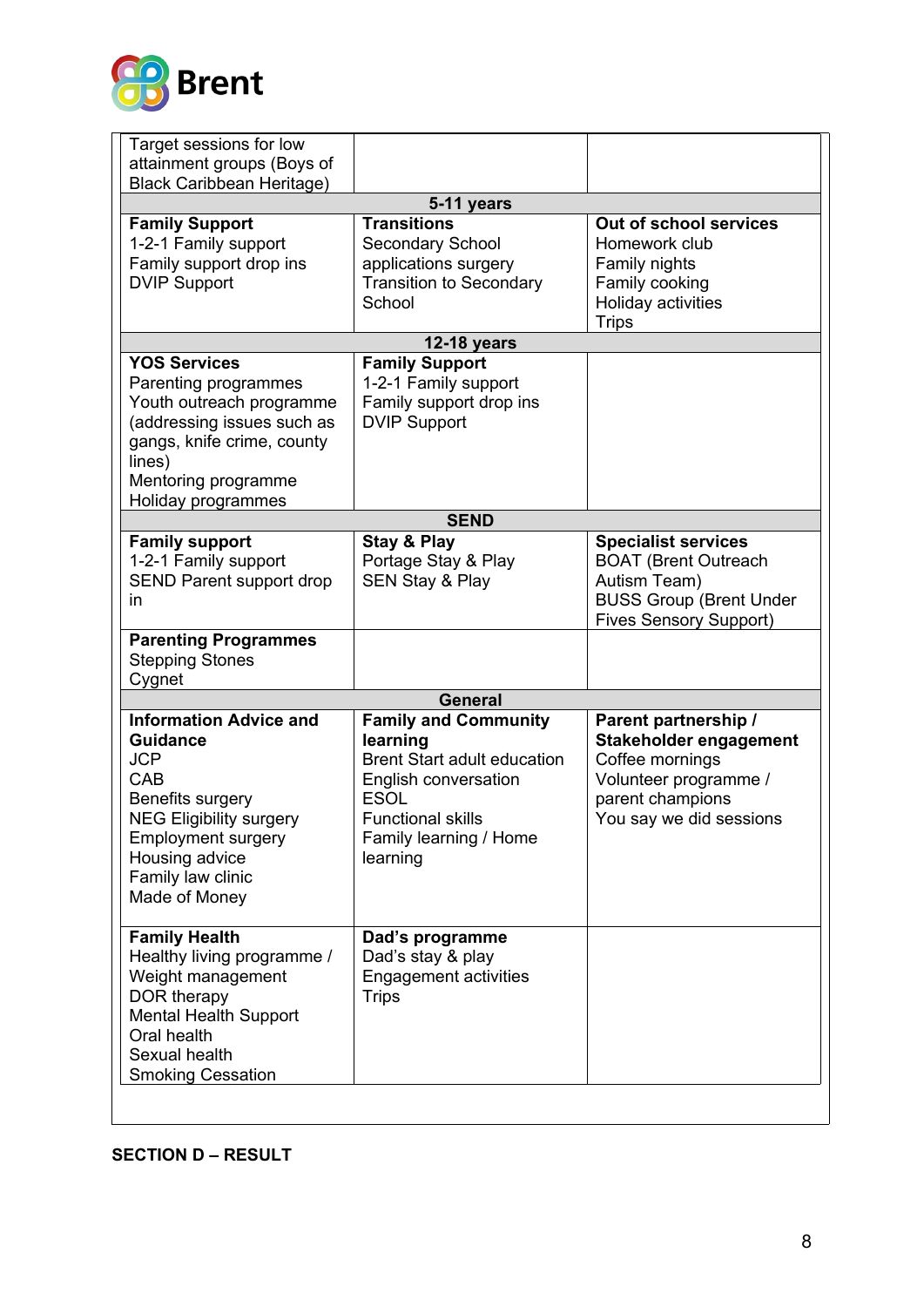

|   | Please select one of the following options. Mark with an "X". |   |  |
|---|---------------------------------------------------------------|---|--|
| A | <b>CONTINUE WITH THE POLICY/PROPOSAL UNCHANGED</b>            | X |  |
| B | <b>JUSTIFY AND CONTINUE THE POLICY/PROPOSAL</b>               |   |  |
| C | <b>CHANGE / ADJUST THE POLICY/PROPOSAL</b>                    |   |  |
| D | STOP OR ABANDON THE POLICY/PROPOSAL                           |   |  |

### **SECTION E - ACTION PLAN**

This will help you monitor the steps you have identified to reduce the negative impacts (or increase the positive); monitor actual or ongoing impacts; plan reviews and any further engagement or analysis required.

| <b>Action</b>                                                                                                                                 | <b>Expected outcome</b>                                                                                                                                                                                                                                                                                    | <b>Officer</b>   | <b>Completion</b><br><b>Date</b> |
|-----------------------------------------------------------------------------------------------------------------------------------------------|------------------------------------------------------------------------------------------------------------------------------------------------------------------------------------------------------------------------------------------------------------------------------------------------------------|------------------|----------------------------------|
| Launch of Family Hub model.                                                                                                                   | Launch of Family Hubs,<br>bringing together a more<br>integrated approach of<br>working. Governance will<br>need to be agreed before<br>delivery, this will involve key<br>stakeholders forming a<br>management committee.<br>This will support with<br>ensuring integrated working<br>is fully developed. | <b>Sue Gates</b> | October<br>2020                  |
| Continuous engagement with<br>the community.                                                                                                  | Transparency and<br>community being kept up to<br>date with the developments.                                                                                                                                                                                                                              | <b>Sue Gates</b> | Continuous                       |
| A range of service available<br>to families through Family<br>Hubs, paying particular focus<br>to those in target groups and<br>most in need. | Families to be able to access<br>a range of services to<br>support their needs at the<br>right time, avoiding the need<br>to further esculation and be<br>able to be supported by a<br>range of professionals.                                                                                             | <b>Sue Gates</b> | Continuous                       |
| Promotion of the Family<br>Hubs to the targeted users.                                                                                        | To utilise a range of methods<br>to ensure that the Family<br>Hubs are promoted to the<br>target group, for example, via                                                                                                                                                                                   |                  |                                  |